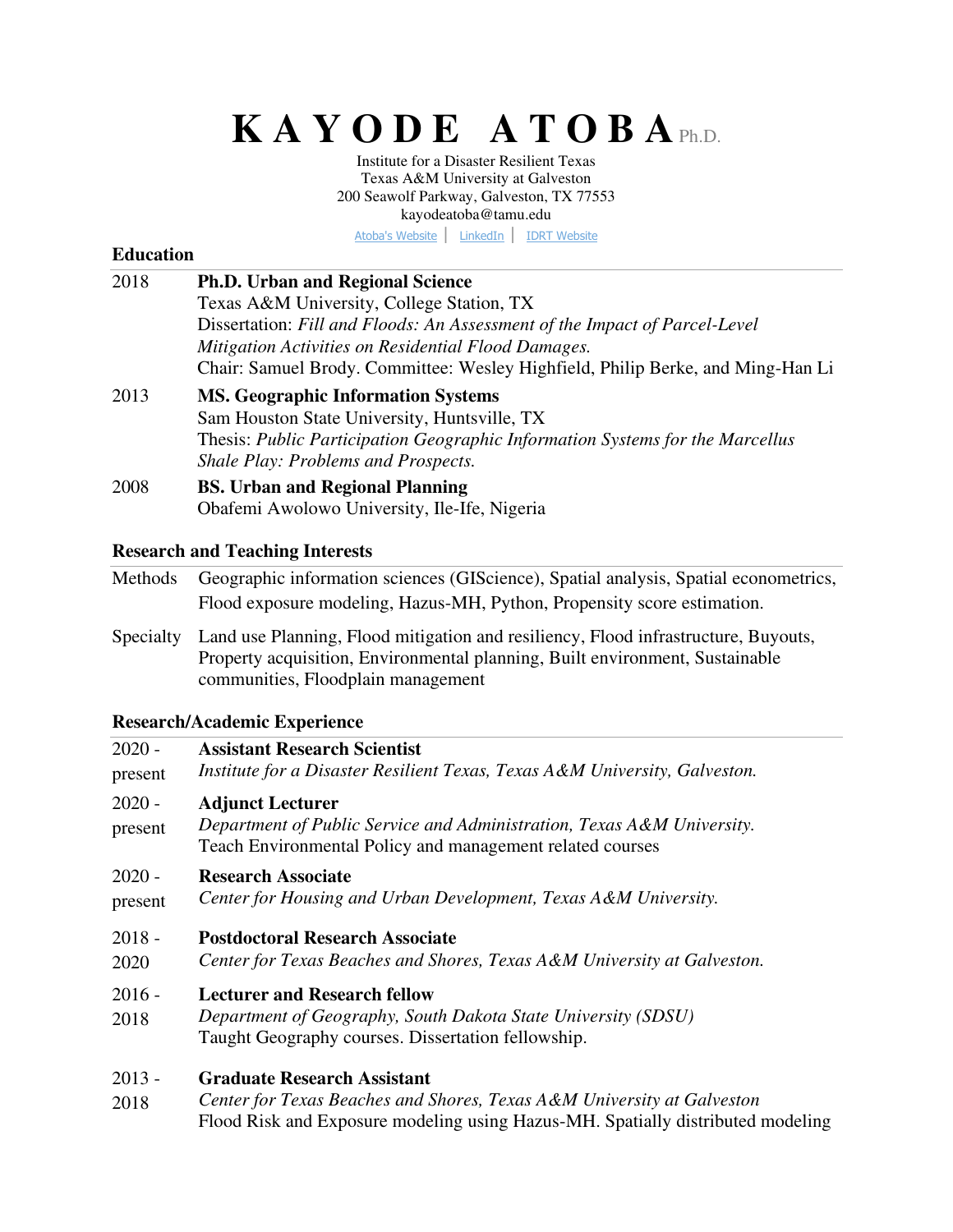# **Publications**

# *Peer-Reviewed Journal Articles*

- Ross, A. & **Atoba, K**. (2022 accepted/in print) The Dimensions of Individual Support for Coastal Hazard Mitigation: Analysis of a Survey of Upper Texas Coast Residents. *Natural Hazards Review* (Accepted on Nov 12, 2021).
- **Atoba**, **K.**, Newman, G., Brody, S., Highfield, W., Kim, Y., Juan, A. (2021). Buy them out before they are built: evaluating the proactive acquisition of vacant land in floodprone areas." *Environmental Conservation* 2021: 1-9 https://doi.org/10.1017/S0376892921000059
- Zhu, R., Newman, G, **Atoba, K**. (2021 accepted/in-print) Simulating the Impact of Land Use Change on Contaminant Transferal During Flood Events in Houston, Texas, USA. *Landscape Journal.*
- Prybutok, S., Newman, G., **Atoba, K.,** Sansom, G., Tao, Z. (2021) Combining Co\$ting Nature and Suitability Modeling to Identify High Flood Risk Areas in Need of Nature-Based Services. *Land* 2021, 10, 853. https://doi.org/10.3390/ land10080853
- Retchless, D. Mobley, W., Davlasheridze, M., **Atoba, K.**, Ross, A., Highfield, W. (2021) Mapping Cross-Scale Impacts of Storm Surge Events: Considerations for Design and User Testing *Journal of Maps*. DOI: https://doi.org/10.1080/17445647.2021.1940325
- Newman, G., Malecha, M. & **Atoba, K. (**2021). Integrating ToxPi Outputs with Arc GIS Dashboards to Identify Neighborhood Threat Levels of Contaminant Transferal During Flood Events. *Journal of Spatial Science*:1-13. doi: 10.1080/14498596.2021.1891149
- **Atoba, K.**, Brody, S., Highfield, W., Shepherd, C., & Verdone L. (2020). Strategic Property Buyouts to Enhance Flood Resilience: A Multi-Criteria Spatial Approach for Incorporating Ecological Values into the Selection Process. *Environmental Hazards; Human and Policy Dimensions*. https://doi.org/10.1080/17477891.2020.1771251
- Mobley, W., **Atoba, K**., & Highfield, W. (2020) Uncertainty in Flood Mitigation Practices: Assessing the Economic Benefits of Property Acquisition and Elevation in Flood Prone Communities. *Sustainability 2020, 12(5), 2098; https://doi.org/10.3390/su12052098*.
- Davlasheridze, M., **Atoba, K**., Highfield, W., Brody, S., Merrell, W., Purdue, A., & Gillmer, W. (2019) Economic Impacts of Storm Surge and the Cost-Benefit Analysis of a Coastal Spine as the Surge Mitigation Strategy in the Houston-Galveston Area in the United States. *Mitigation and Adaptation Strategies for Global Change*. 24 (3) 329-354.
- **Atoba, K**. Brody, S. Highfield, W., & Merrell, W. (2018) Estimating Residential Property Loss Reduction from a Proposed Coastal Barrier System in the Houston-Galveston Region. *Natural Hazards Review* 19(3)*. [https://doi.org/10.1061/\(ASCE\)NH.1527-6996.0000297](https://doi.org/10.1061/(ASCE)NH.1527-6996.0000297)*

# *Journal articles under review*

Rainey, J., Pandian, K., Sterns, L, **Atoba, K**., Mobley, W. Highfield, W., Blessing, R. Brody, S. Using 311-Call Data to Measure Flood Risk and Impacts: the case of Harris County TX during Hurricane Harvey (Under Review in *Risk Analysis* since Aug 9, 2021).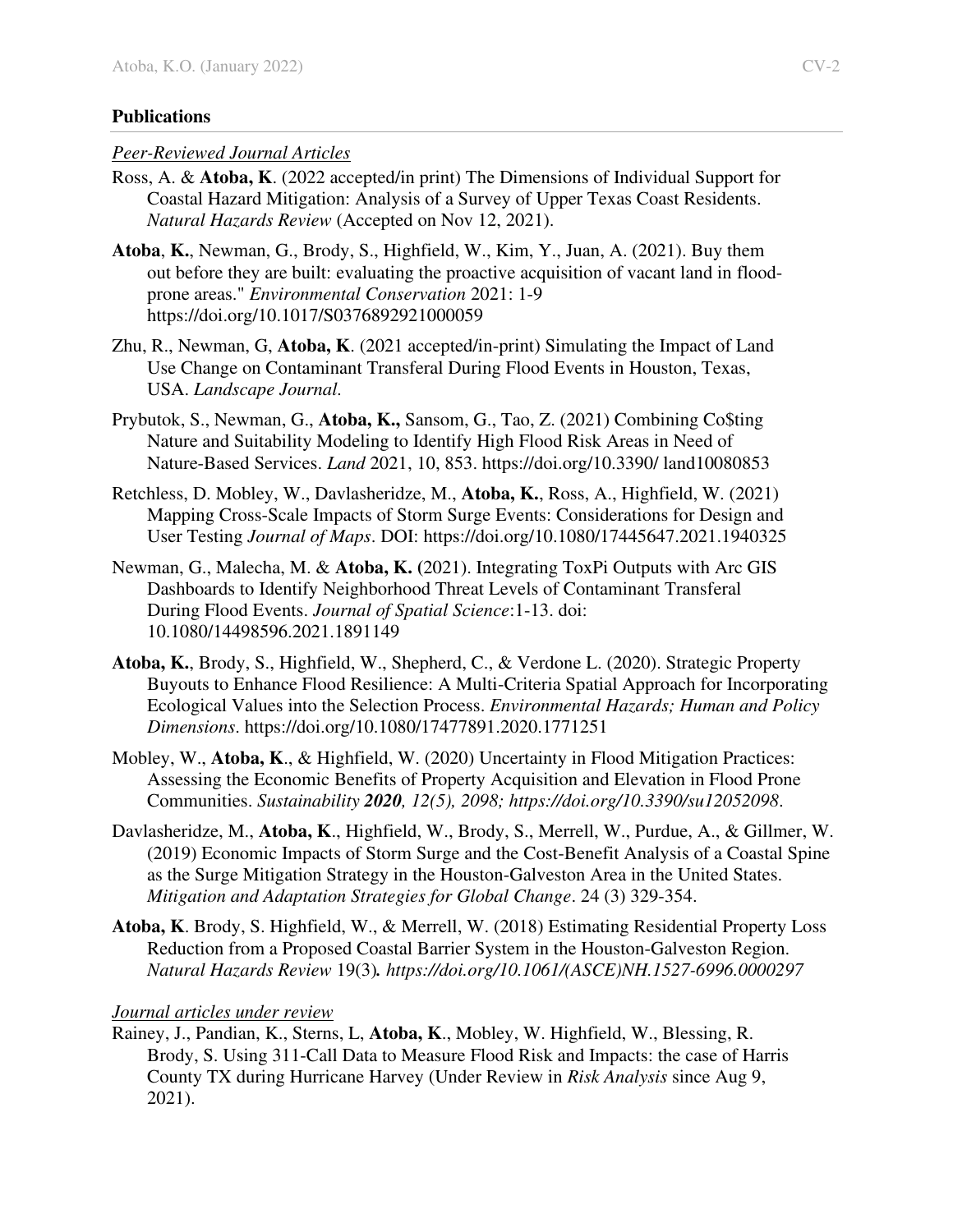## *Book Chapters*

- Brody, S., **Atoba, K**., Sebastian, A., Highfield, W., Blessing, R., Mobley, W., Stearns, L. (202). A Comprehensive Framework for Coastal Flood Risk Reduction: Charting a Course Towards Resiliency. In Kousky, C., Fleming, B., and Berger, A (Eds.) A Blueprint for Coastal Adaptation. Island Press pp 2 - 28.
- **Atoba, K.** (2022 accepted and in print). Evaluating a proactive framework for the acquisition of vacant and built flood prone properties in advance of flood events. In Lee, Y & Kothuis, B. (Eds.), Coastal Flood Risk Reduction in the Netherlands and the U.S. Upper Texas Coast. Elsevier.
- Davlasheridze, M. & **Atoba, K.** (2022 accepted and in print). Cost benefit analysis of a proposed coastal infrastructure for reducing storm surge induced impact in the Upper Texas Coast. In Lee, Y & Kothuis, B. (Eds.), Coastal Flood Risk Reduction in the Netherlands and the U.S. Upper Texas Coast. Elsevier.
- Brody, S. & **Atoba, K**. (2018). Institutional Resilience: The Example of Flood Resiliency in the United States. In Fuchs, S. & Thaler, T. (Eds.), Vulnerability and Resilience to Natural Hazards (pp. 237-256). *Cambridge*: Cambridge University Press.

## *Selected Technical Reports and Proceedings*

- Mobley, W., **Atoba, K**., & Highfield, W. Uncertainty in Flood Mitigation Practices: Assessing the Economic Benefits of Property Buyouts and Freeboard Elevation in Flood Prone Communities. In the *Association of Collegiate Schools of Planning Conference*, October 24, 2019 Greenfield, South Carolina.
- Eye of the Storm. Report of the Governor's Commission to Rebuild Texas. Commissioned by John Sharp. **Atoba, K** (2018): Contributed to Chapters 2, 3, 7 & 9, Future Proofing the Texas Coast. [https://www.rebuildtexas.today/legislative-report-on](https://www.rebuildtexas.today/legislative-report-on-hurricane-harvey/)[hurricane-harvey/](https://www.rebuildtexas.today/legislative-report-on-hurricane-harvey/)
- Highfield, W. Brody, S., **Atoba, K**., & Blessing, R. (2018). Identifying the Future Costs of Flooding in the Houston-Galveston Region. Final report submitted to the Texas General Land Office. Retrieved from https://www.glo.texas.gov/coastalgrants/\_documents/grant-project/17-358-final-rpt.pdf
- **Atoba, K.** A Review of the Adaptive Capacity of New Towns to Flood Risk in the Netherlands. Case of Almere and Ijburg (2016). In Kothuis, B., Lee, Y., & Brody, S. (Eds.), NSF-PIRE Coastal Flood Risk Reduction Program Volume I, Pp 114-121. http://www.tamug.edu/ctbs/pdf/PIRE-Coastal-Flood-Risk-Reduction-2016-17.pdf.
- Brody, S., Blessing, R., **Atoba, K.,** Mobley, W, & Wilson, M. (2014) A flood risk assessment of the San Jacinto river waste pit. Report for the Environmental Protection Agency Submitted by Center for Texas Beaches and Shores. Texas A&M University at Galveston, TX. *https://semspub.epa.gov/work/06/9595219.pdf*

### **Presentations**

### *Conference/Workshop Presentations*

**Atoba, K**., Brody, S., Highfield, W., Verdone L., & Shepherd, C. (2019). Strategic Property Buyouts to Enhance Flood Resilience: A Multi-Criteria Spatial Approach for Incorporating Ecological Values into the Selection Process. Poster presented at the *Association of Collegiate Schools of Planning Conference*, Greenville, SC, October 24, 2019.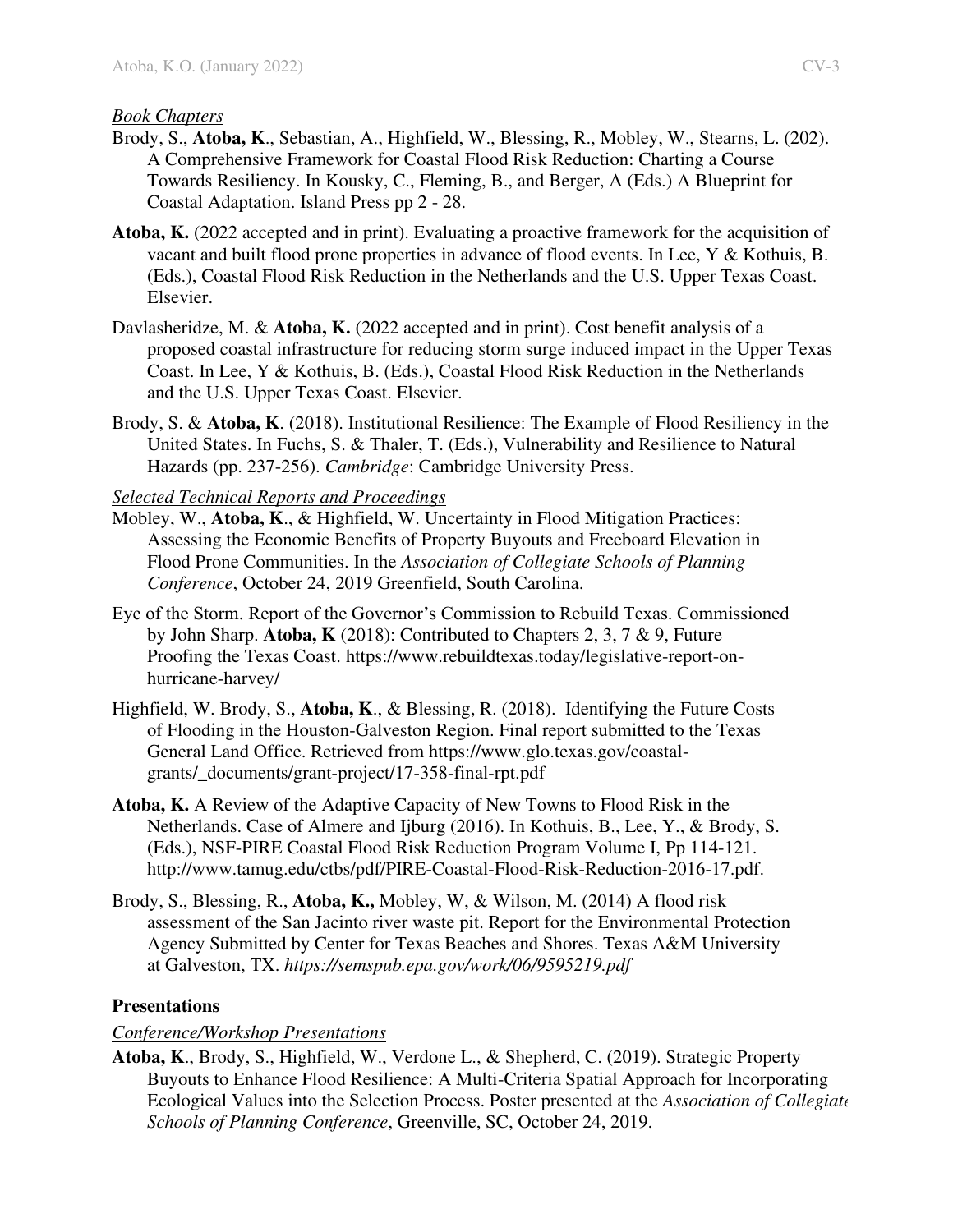- Mobley, W., **Atoba, K**., & Highfield, W. (2019). Uncertainty in Flood Mitigation Practices: Assessing the Economic Benefits of Property Buyouts and Freeboard Elevation in Flood Prone Communities. In the *Association of Collegiate Schools of Planning Conference*, October 24, 2019
- Brody, S., Highfield, W. Sebastian, A, Blessing R., Mobley, W., **Atoba, K.**, Sterns, L. (2019). Measuring, Mapping, & Managing Flood Risk: A Pilot Program in Southeast Texas. *Resilience Rising: Research and Practice on Harvey and Hazards of the Future, College* Station, TX, September 5, 2019.
- **Atoba, K.** (2017). Fill and Floods: Assessing the Impact of Parcel-level Mitigation Activities on Residential Flood Damages. Paper presentation at the *Great Plains / Rocky Mountains Division of the Association of American Geographers Annual Meeting*, Grand Forks, ND, October 13, 2017.
- **Atoba, K**. (2017). New Towns Coping with Flood Risk in the Netherlands: A Tale of Two Dutch Cities. Pecha Kucha paper presentation at the *Natural Hazards Workshop,* Broomfield, CO, July 2017.
- **Atoba, K**. (2017). Propensity Score Estimation of Parcel Fill and Its Impact on Residential Flood Damages. Paper presentation at the *Association of American Geographers Annual Meeting*, Boston, MA, April 2017.
- **Atoba, K.** (2016) Local Impact of Parcel Fill on Residential Flood Loss: Case of the Clear creek watershed. Poster presentation at the 17th Annual Texas A&M University ecological integration symposium, College Station, TX. April 2016.
- **Atoba, K**. Davlasheridze, M., & Brody S. (2016). Predicting economic losses in the Galveston Bay area using storm models. Paper presentation at the *Avoiding Disasters Conference, SSPEED Center*, Rice University, Houston TX. April 2016
- **Atoba, K**. & Mobley, W. (2016) Flood damage estimates and the Galveston Bay coastal atlas. Paper presentation at the *Galveston Historical Foundation's Coastal Resilience Conference.* Galveston, TX. October 2015.

#### *Invited Workshops and Expert Panels*

- **Atoba, K.** (2021) Incubate Galveston: A collective's Innovation Hackathon. Expert Mentor on "Digital Solutions for regional health care: Delivery, long term care, and acute response to disaster events" Hosted by Vision Galveston. The Canon, Galveston, TX October15-17, 2021
- **Atoba, K. et al** (2020) (Matthew Fuchs and Sandra Knight as facilitators) Transforming Buyouts of Flood Prone Property: An Expert Workshop. The Pew Charitable Trusts, July 7, 14, and 22, 2020 (Online due to COVID-19) Invited as an Expert on Flood Buyout.
- **Atoba, K. et al** Academic Branding and presentation feedback. Professional session A: Bill Anderson Fund Spring Workshop, Texas A&M University, March 27, 2020.
- **Atoba, K.,** Verdone, L., Shepherd C., Brody, S., Highfield, W. Strategic Property Buyouts to Enhance Flood Resilience. Creating a Model for Flood Risk Reduction, Community Protection and Environmental Gains. Keynote Speaker, *Texas Land Conservation Conferenc*e, Austin TX, USA. Feb 28, 2019).
- **Atoba, K**., Mobley, W., & Torres, J. Assessing multiple Coastal Hazard Mitigation Strategies in Galveston TX. Panel discussion at Galveston Historical Foundation *Coastal Resilience*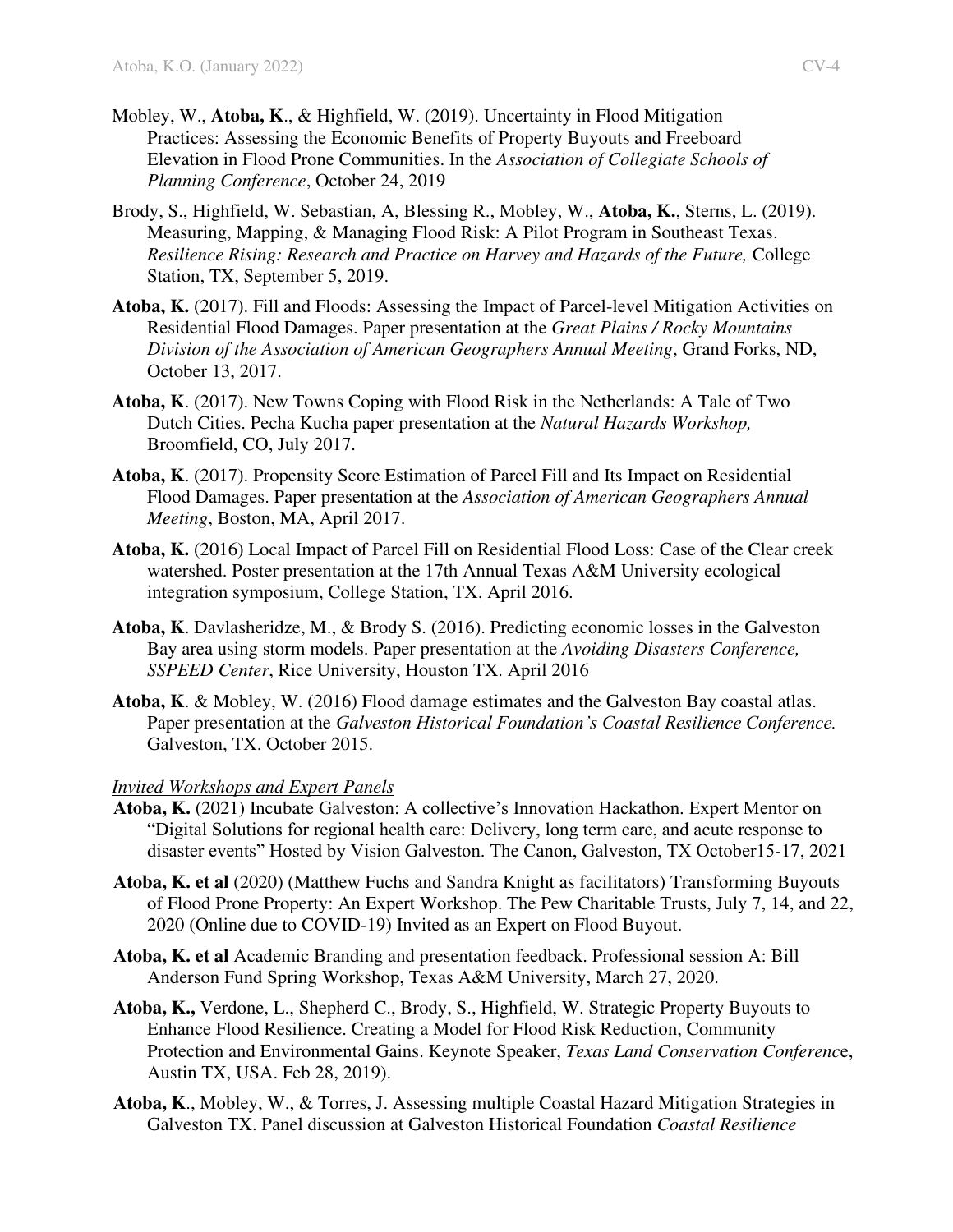# *Conference*, Galveston, TX, November 2015

**Atoba, K**., Brody, S., Highfield, W., & Davlasheridze, M. Predicting Economic Losses Using Storm Surge Models. *Avoiding Disasters Conference-How to Reduce Impacts from the Next Big Storm*. Rice University, Houston, TX. April 26, 2016.

# **Teaching Experience**

### *Instructor of Record*

PSAA 606: Environmental Policy and Management (Fall, 2020) TAMU GEOG 200: Introduction to Human Geography (2017- 2018), SDSU GEOG 150: Environmental Disasters/Human Hazards (Spring, 2018), SDSU GEOG 101: Introduction to Geography (Fall, 2018), SDSU GEOG 101 (Online): Introduction to Geography (Spring, 2018), SDSU GEOG 131: Physical Geography; Weather & Climate (2017- 2018), SDSU

### *Guest Instructor*

URPN 210: Urban Issues; Flood Resilience in Urban Areas. TAMU (Fall, 2016) URPN 210: Urban Issues; Geospatial Applications to Flooding Problems. TAMU (Fall, 2018) EMGT 2500: Disasters; GIS applications in Emergency Management. UNO (Fall, 2018)

## **Grants, Awards & Contracts**

### *Funded Grants and Awards*

| $2021 -$<br>2023 | Principal Investigator \$1,450,017. Texas Division of Emergency Management<br><i>(TDEM)</i> . PI: Atoba, K. Co-PI: Brody, S., Highfield, W., Blessing, R., Mobley, W.,<br>Retchless, D., Ross, A. Texas Natural Hazard Risk Assessment (Enhanced State<br>Hazard Mitigation Plan - Task 2. Statewide Hazard Data Collection and Analysis).<br>Grant No. 21-125-000-C775 |
|------------------|-------------------------------------------------------------------------------------------------------------------------------------------------------------------------------------------------------------------------------------------------------------------------------------------------------------------------------------------------------------------------|
| 2017             | Travel Award to the Netherlands (Internal) Nation Science Foundation (NSF)<br>Partnership in International Research (PIRE). Through Center for Texas Beaches and<br>Shores, Texas A&M University at Galveston TAMUG.                                                                                                                                                    |
| $2016-$<br>2018  | \$30,000. South Dakota State University. Doctoral Dissertation Fellowship.<br>Department of Geography, South Dakota State University, Brookings, SD                                                                                                                                                                                                                     |
| 2016             | \$300 Texas A&M University. Graduate Research Award. First place in<br>Geography/Earth science research. Office of Graduate and Professional Studies,<br>Texas A&M University, 2016 Student research week                                                                                                                                                               |

### **Professional Experience**

| $2016 -$ | <b>Research Consultant</b>                                                            |
|----------|---------------------------------------------------------------------------------------|
| 2018     | Margaret A. Cargill Philanthropic Services                                            |
|          | Data collection and analysis on issues relating to inter-organizational collaboration |
|          | among grantee members in relation to disaster mitigation, response, and recovery      |